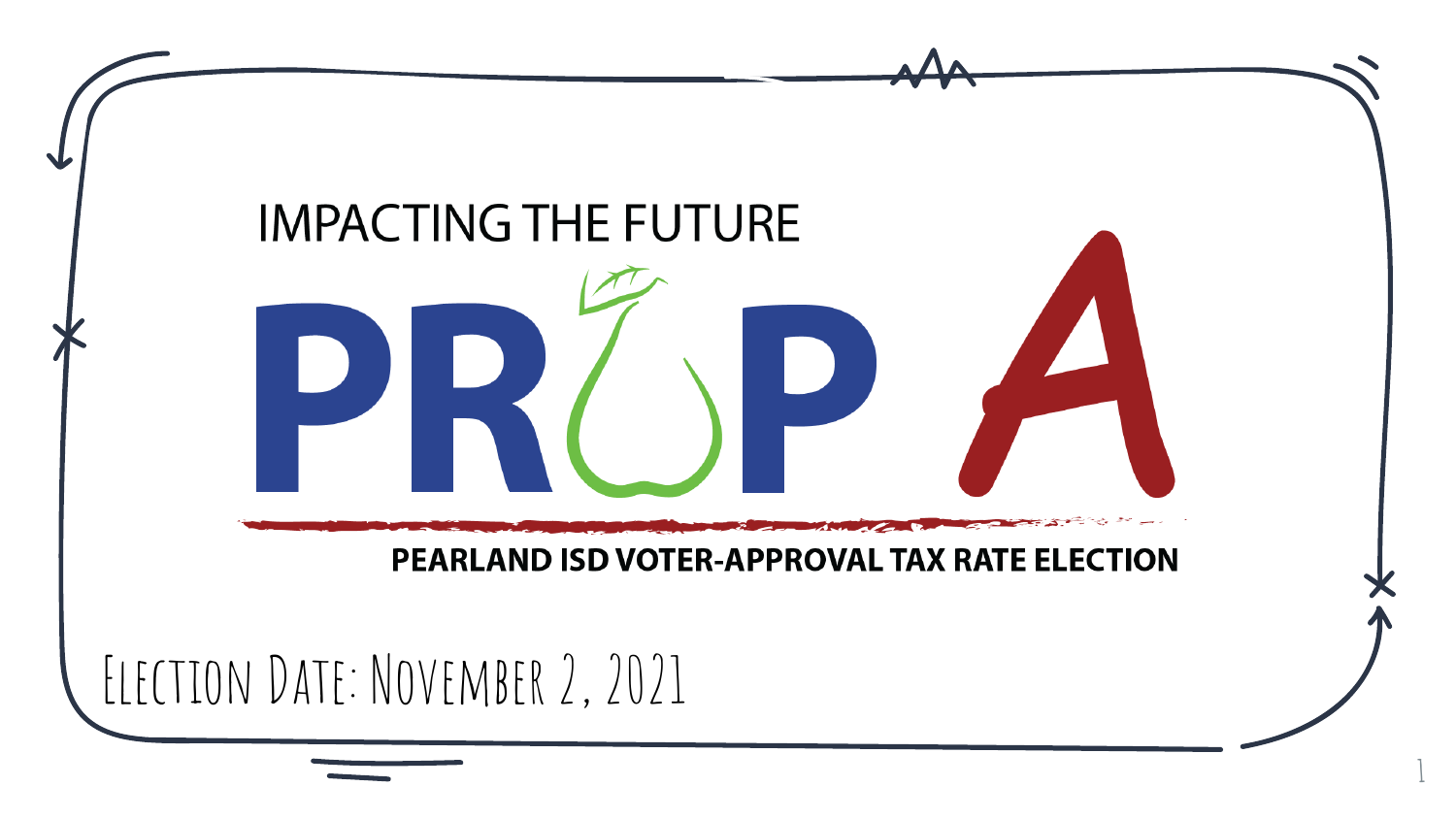## **School Finance**

#### **Local Property**



**Salaries/Benefits, Classroom Supplies, Utilities, Maintenance, Custodial, etc.**





**Facilities Construction & Renovation, Technology Equipment**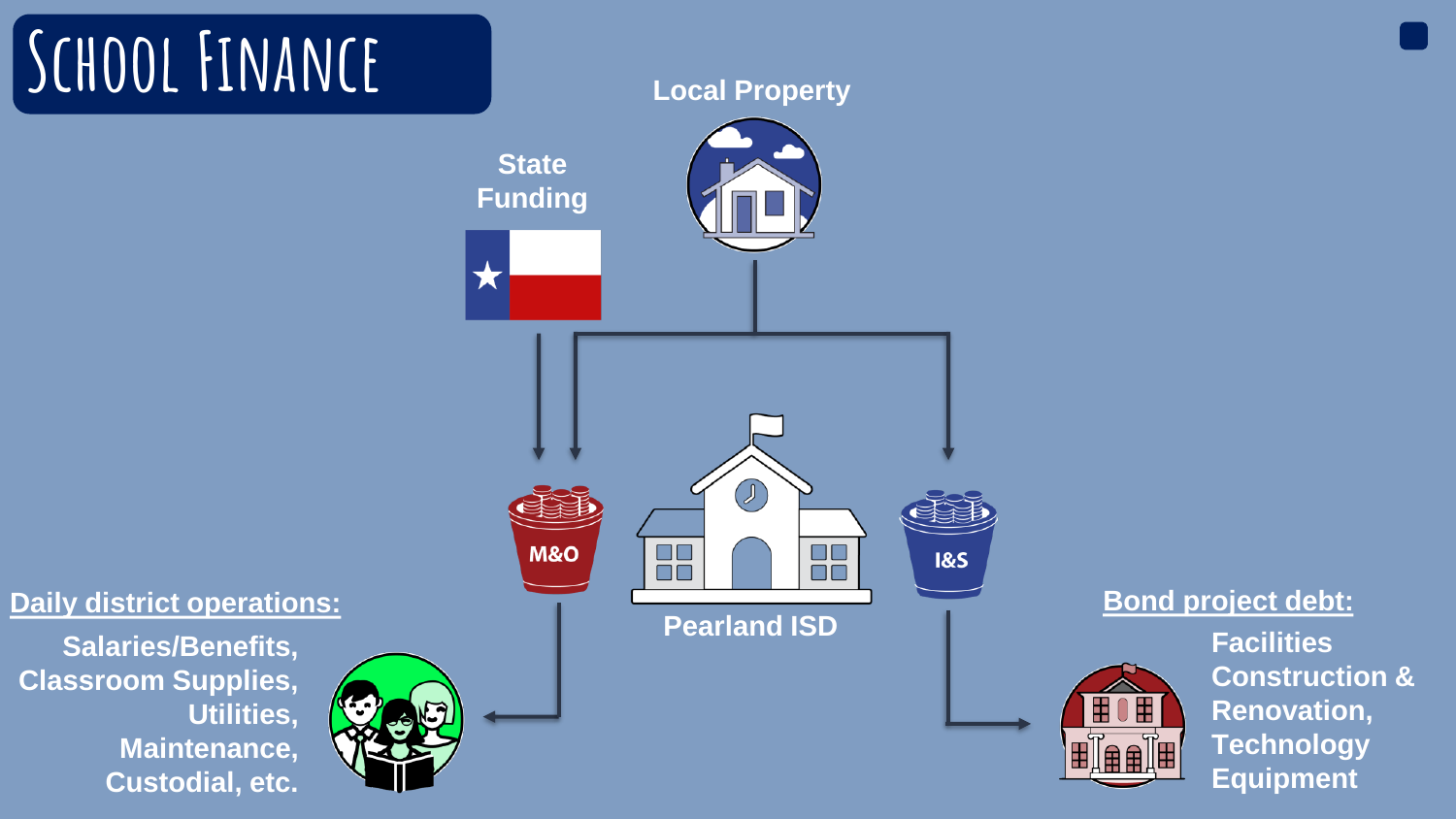#### **Why Additional Funding? What can be lost if Prop A is not approved?**

Inflationary adjustments & competitive salaries:

Each 1% raise requires \$1.4 million

- Health insurance premium contributions
- Class sizes will increase
- Technology access and services curtailed
- Unavailability of reserve funds for emergencies
- Programs that could be affected:
	- Turner CCHS Electives
	- Dual Language
	- G/T Academy
	- Optional Special Ed Services
	- Funding levels for Fine Arts/Athletics
	- Bus service within 2-mile limit
	- Tutorials/SAT/ACT Prep



1:1 Device Initiative



Class Sizes

**86% of Budget is salary & benefits!**

**Optional** Learning Programs



mpeasure 1.1 Device – Class Sizes – Optional – Facility Repairs<br>Salaries – Initiative – Class Sizes – Looming & **Maintenance** 





**M&O**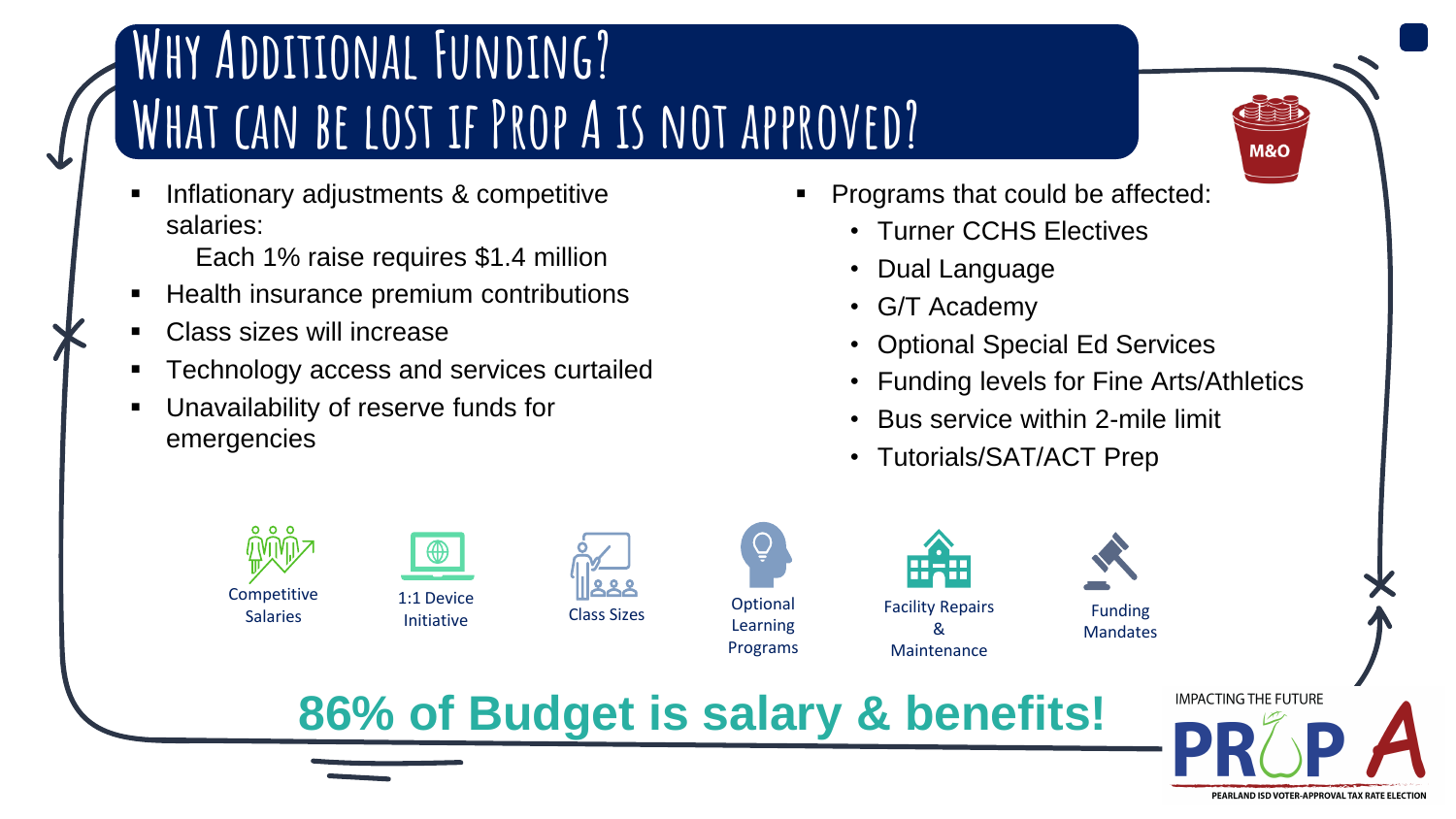## **Student Enrollment**



#### **Flat or decreased enrollment ahead = Lower funding**

**4** PEARLAND ISD VOTER-APPROVAL TAX RATE

**IMPACTING THE FUTURE**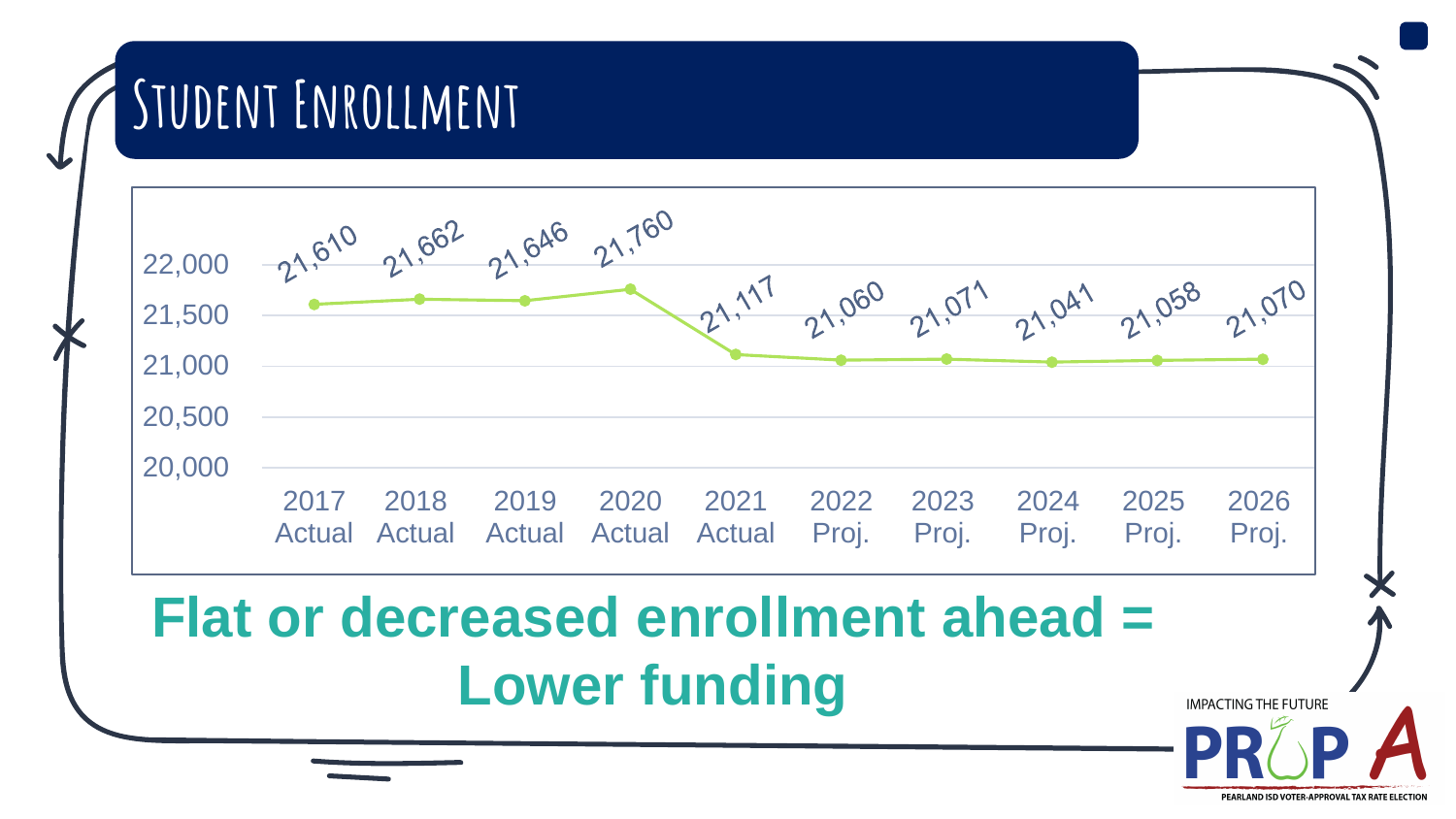## **Revenue Per Student**

*Based on 2020 Efficiency Audit*



PEARLAND ISD VOTER-APPROVAL TAX RATE ELECTION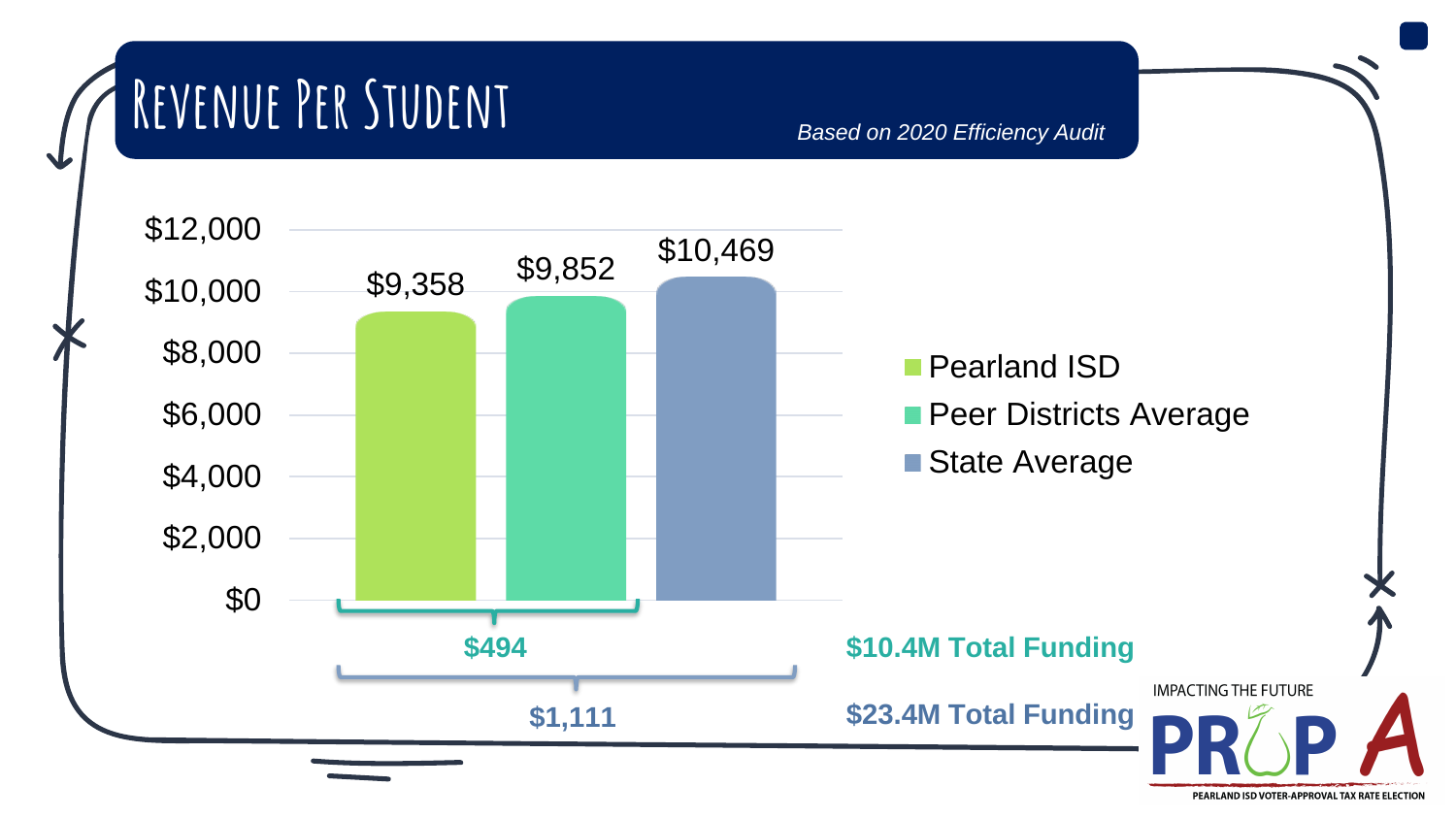# **Pearland Isd Tax Rate**

**Decreased over 10¢ in 3 years**



PEARLAND ISD VOTER-APPROVAL TAX RATE ELECTION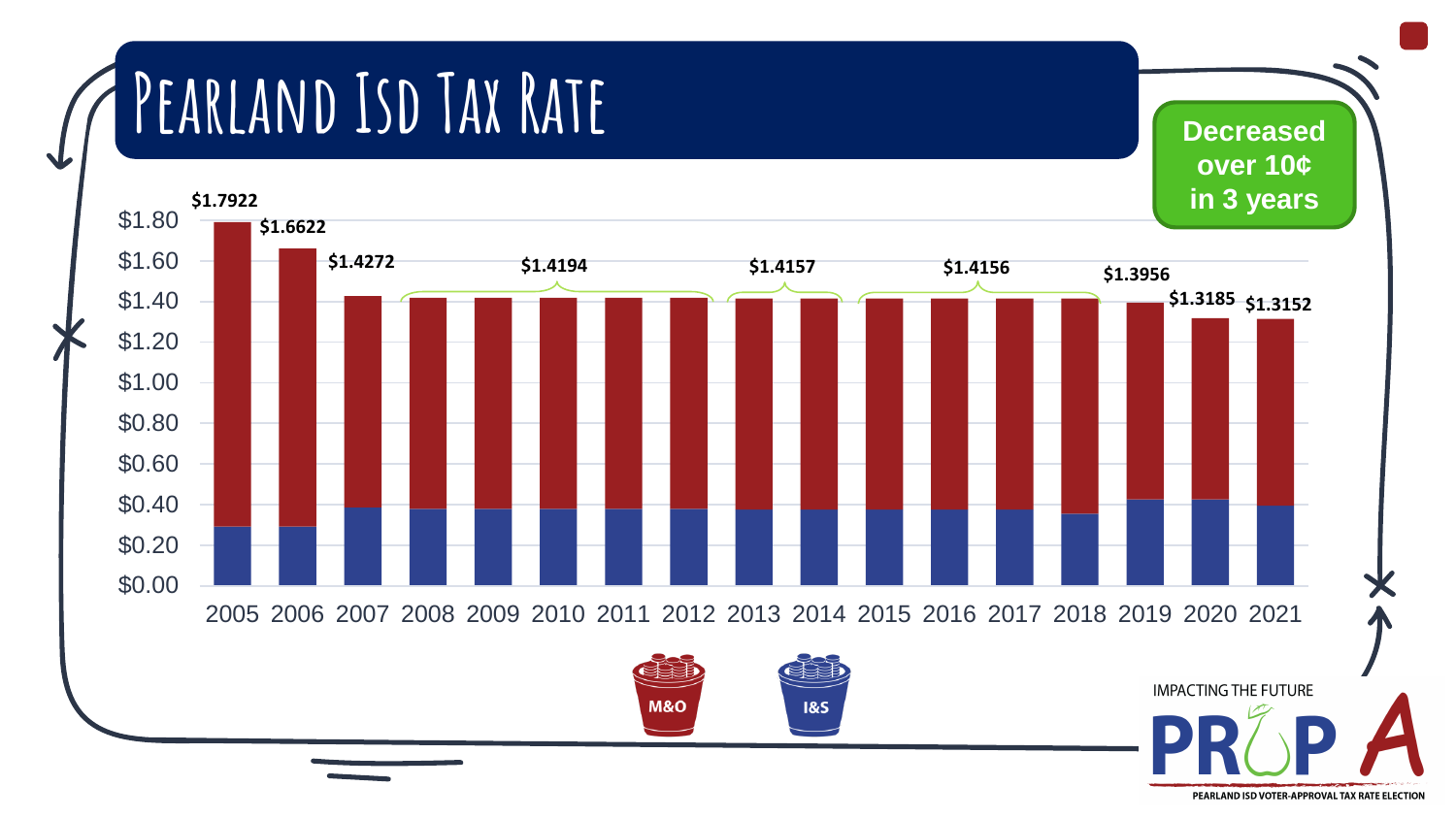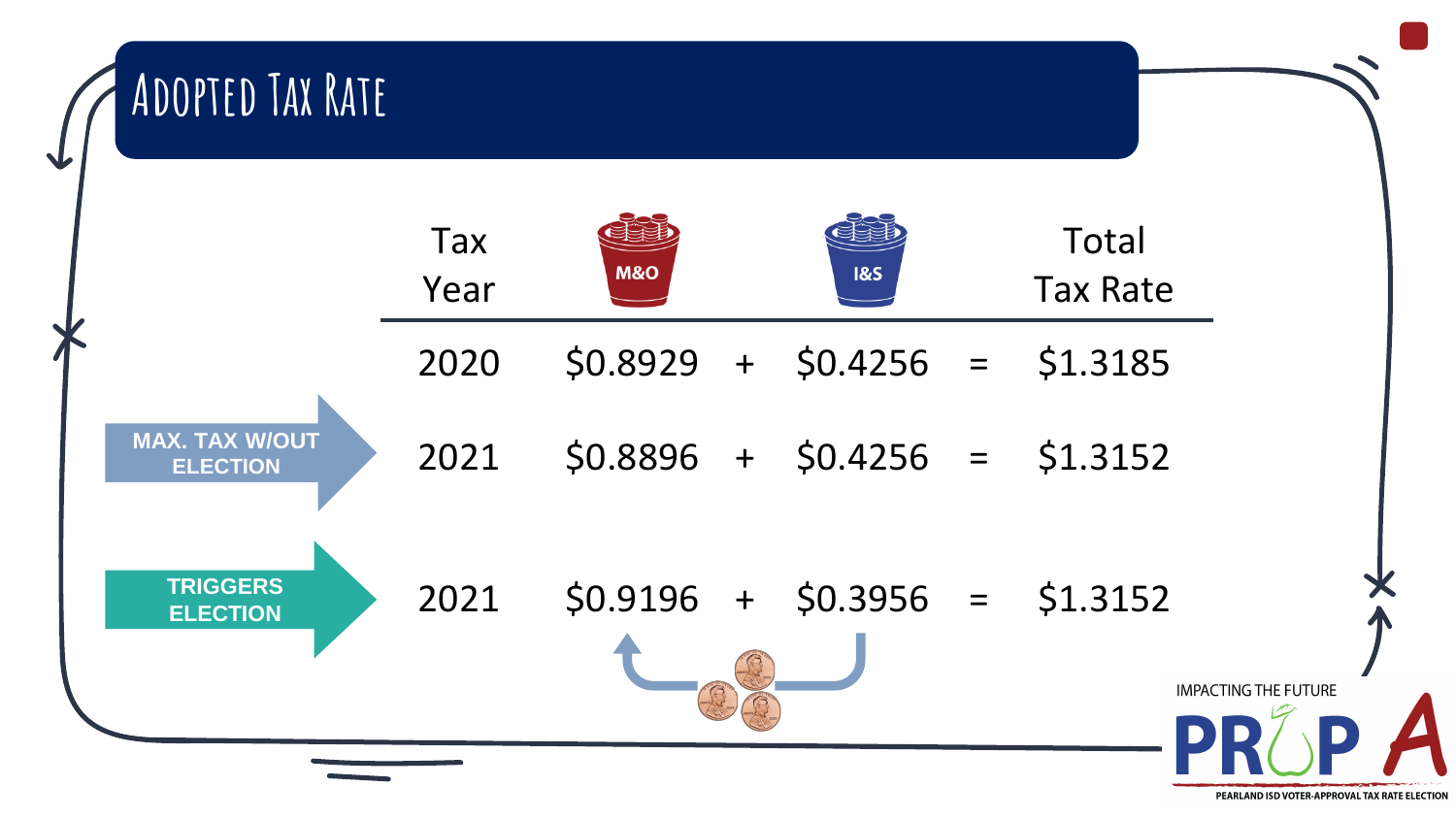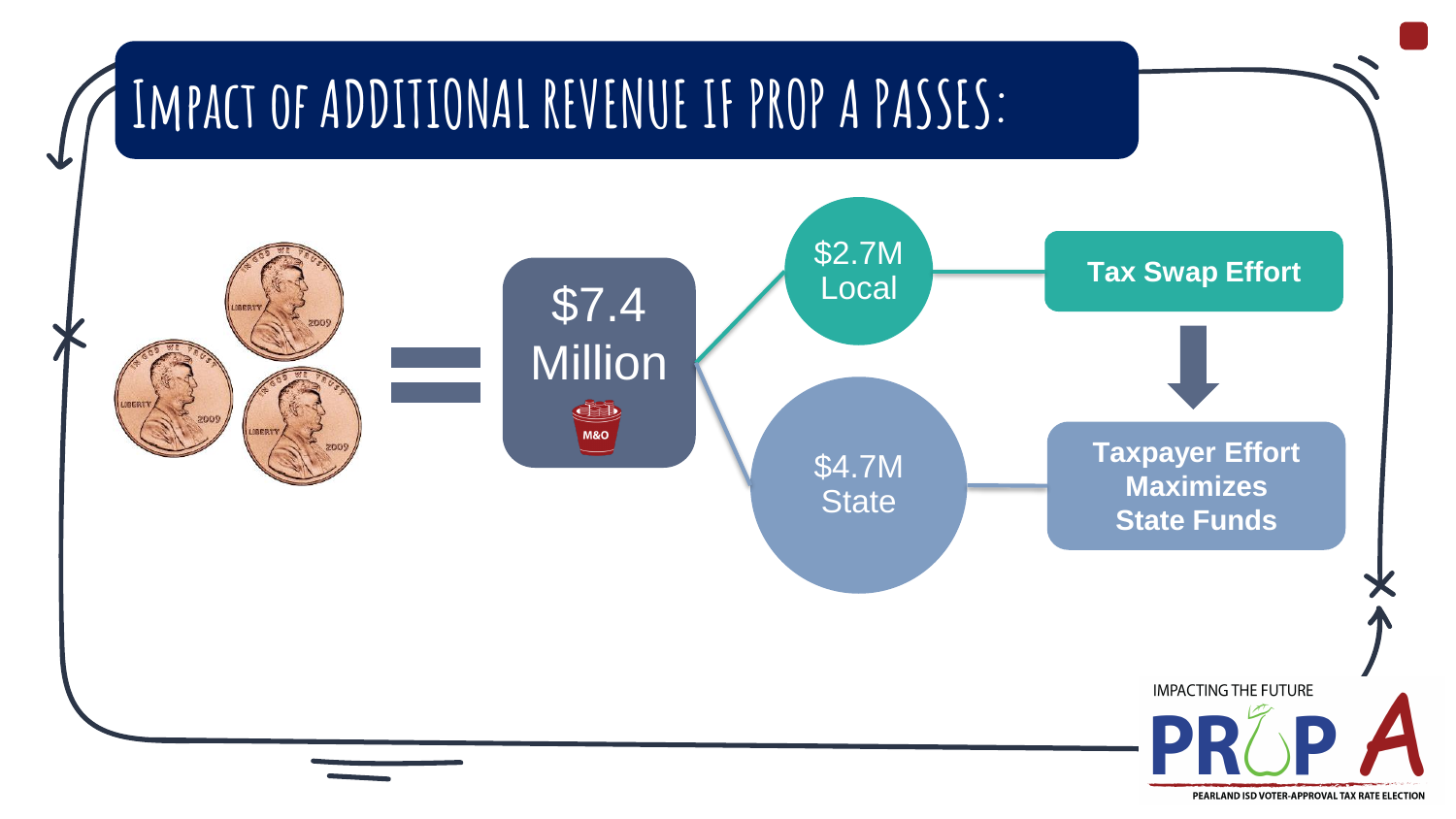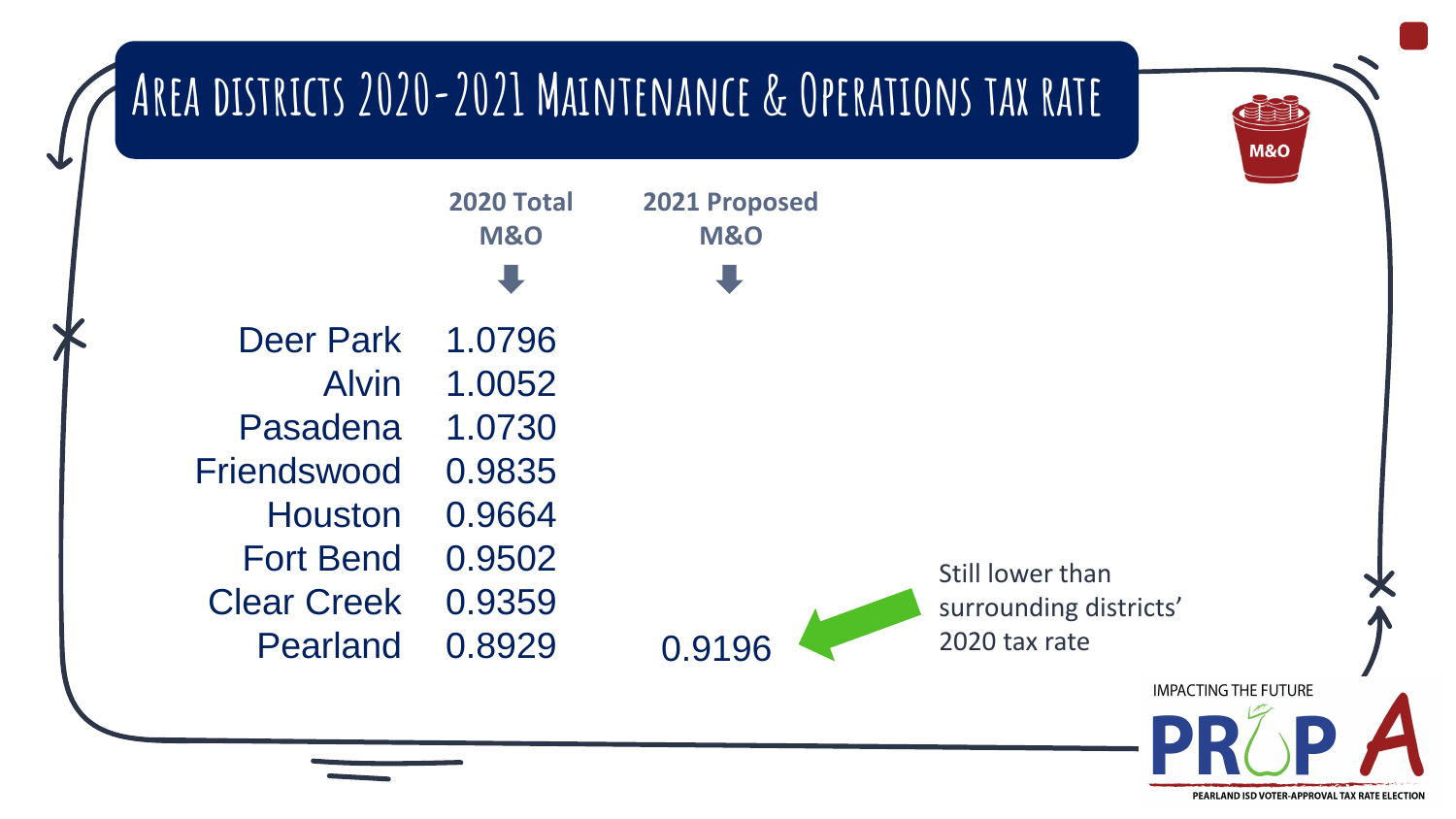#### **Ballot Wording – required by the state**

**May lead voters to think the District is raising taxes, when in fact the total tax rate is decreasing.** 

> Overall decrease of \$0.0033 from last year's rate.

"Ratifying the ad valorem tax rate of **\$1.3152/\$100** in the Pearland Independent School District for the current year, a rate that will result in **an increase of 6.09 percent in maintenance and operations tax revenue**  for the district for the current year as compared to the preceding year, which is an additional **\$4,255,612**."

> Does not account for the decrease in debt service revenue and does not adjust for inflation. Additional M&O revenues will fund daily operational costs, including student programs, competitive salaries to retain teachers, and maintaining educational choices for families and students.

Pearland Independent School District Voter **Approval Tax Rate Special Election** .<br>lectión especial de tasa de impuestos aprobada por lo. tantes del Distrito Escolar Independiente de Pearland

**Pearland ISD Proposition A** Proposición A del Distrito Escolar Independiente d

Against En contra

Pearland Ratifying the ad valorem tax rate of \$1.3152/\$100 in the Pearland Independent School District for the current year, a rate that will result in an increase of 6.09 percent in maintenance and operations tax revenue for the district for the current year as compared to the preceding year, which is an additional \$4,255,612. Ratificar la tasa de impuestos ad valorem de \$1.3152/\$100 en el Distrito Escolar Independiente de Pearland para el año actual, una tasa que dará como resultado un aumento del 6.09 por ciento en los ingresos del impuesto para maintenimiento y operaciones del distrito para el año actual en comparación con el año anterior, que es un \$4,255,612  $For A favor$ 

Does not consider the debt service tax rate decrease.

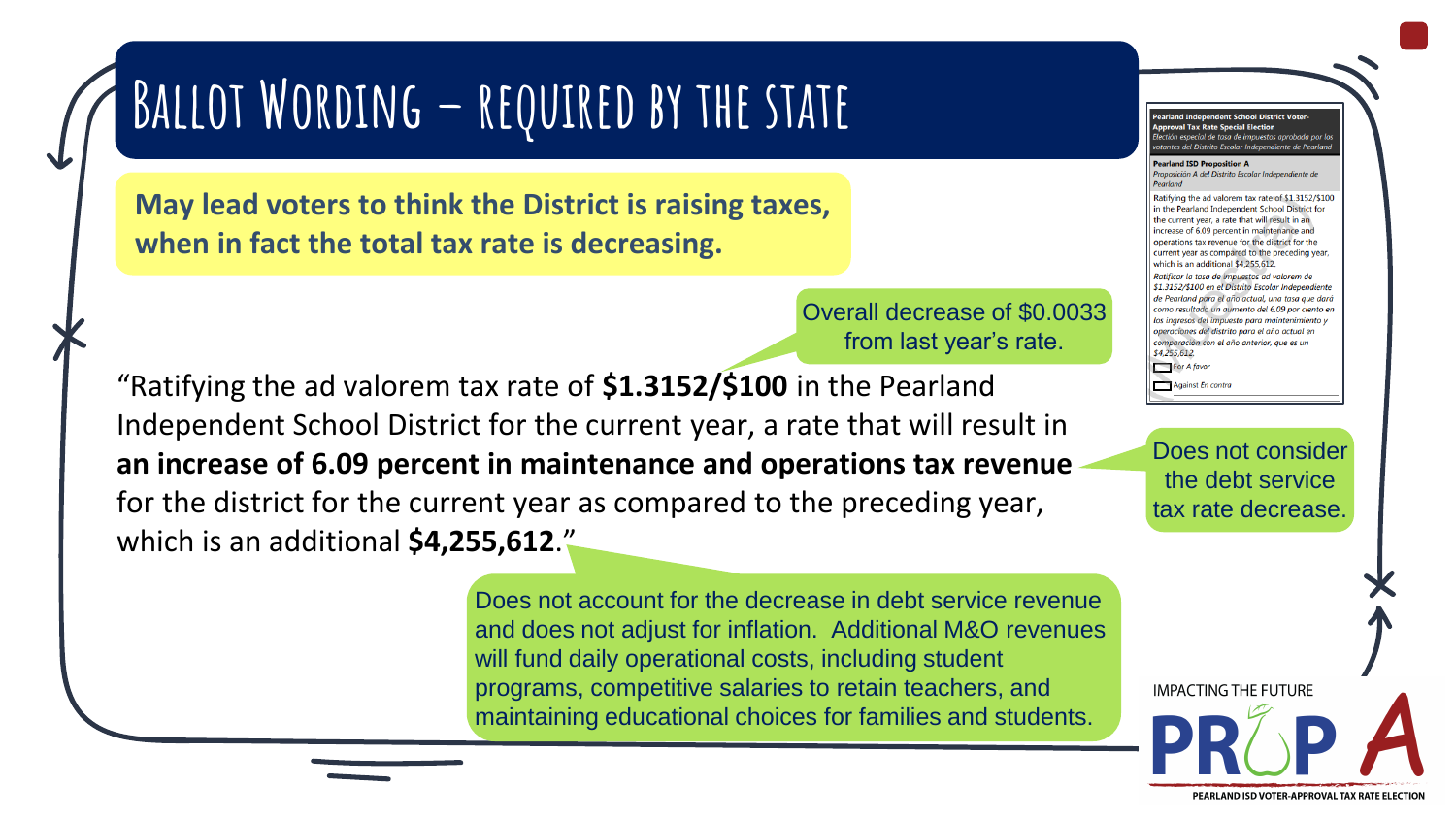## **Ballot Language**

Pearland Independent School District Voter-**Approval Tax Rate Special Election** Electión especial de tasa de impuestos aprobada por los votantes del Distrito Escolar Independiente de Pearland

**Pearland ISD Proposition A** 

Proposición A del Distrito Escolar Independiente de Pearland

Ratifying the ad valorem tax rate of \$1.3152/\$100 in the Pearland Independent School District for the current year, a rate that will result in an increase of 6.09 percent in maintenance and operations tax revenue for the district for the current year as compared to the preceding year, which is an additional \$4,255,612.

Ratificar la tasa de impuestos ad valorem de \$1.3152/\$100 en el Distrito Escolar Independiente de Pearland para el año actual, una tasa que dará como resultado un aumento del 6.09 por ciento en los ingresos del impuesto para maintenimiento y operaciones del distrito para el año actual en comparación con el año anterior, que es un \$4,255,612

For A favor

Against En contra

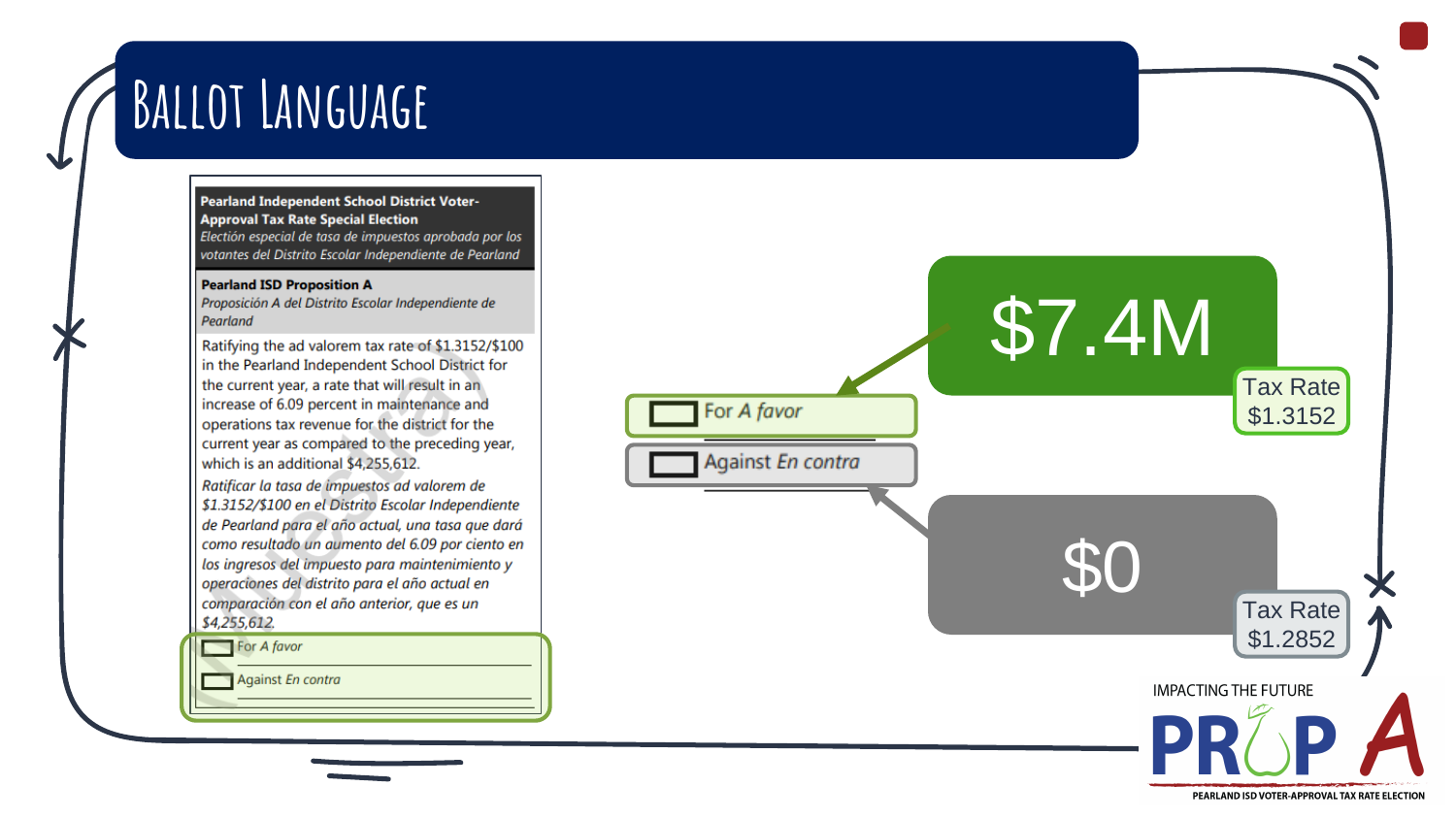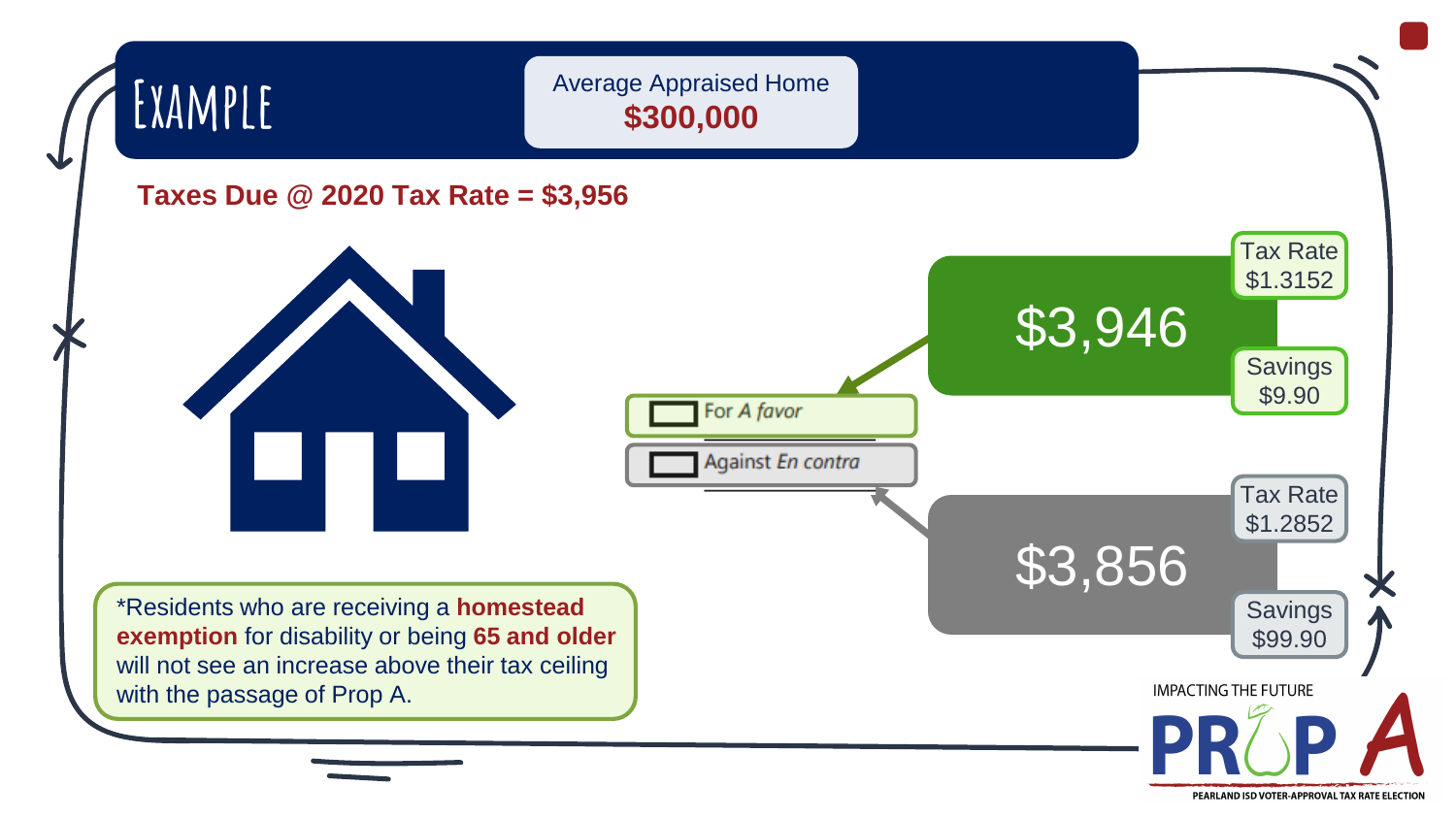## **Next Steps**

- Register to Vote Deadline Oct. 4
- Get Informed
- Spread the Word
- VOTE EARLY
	- October 18-23 8 AM 5 PM
	- October 25-27 8 AM 5 PM
	- October 28-29 7 AM 7 PM
- ELECTION DAY Nov. 2



**13**